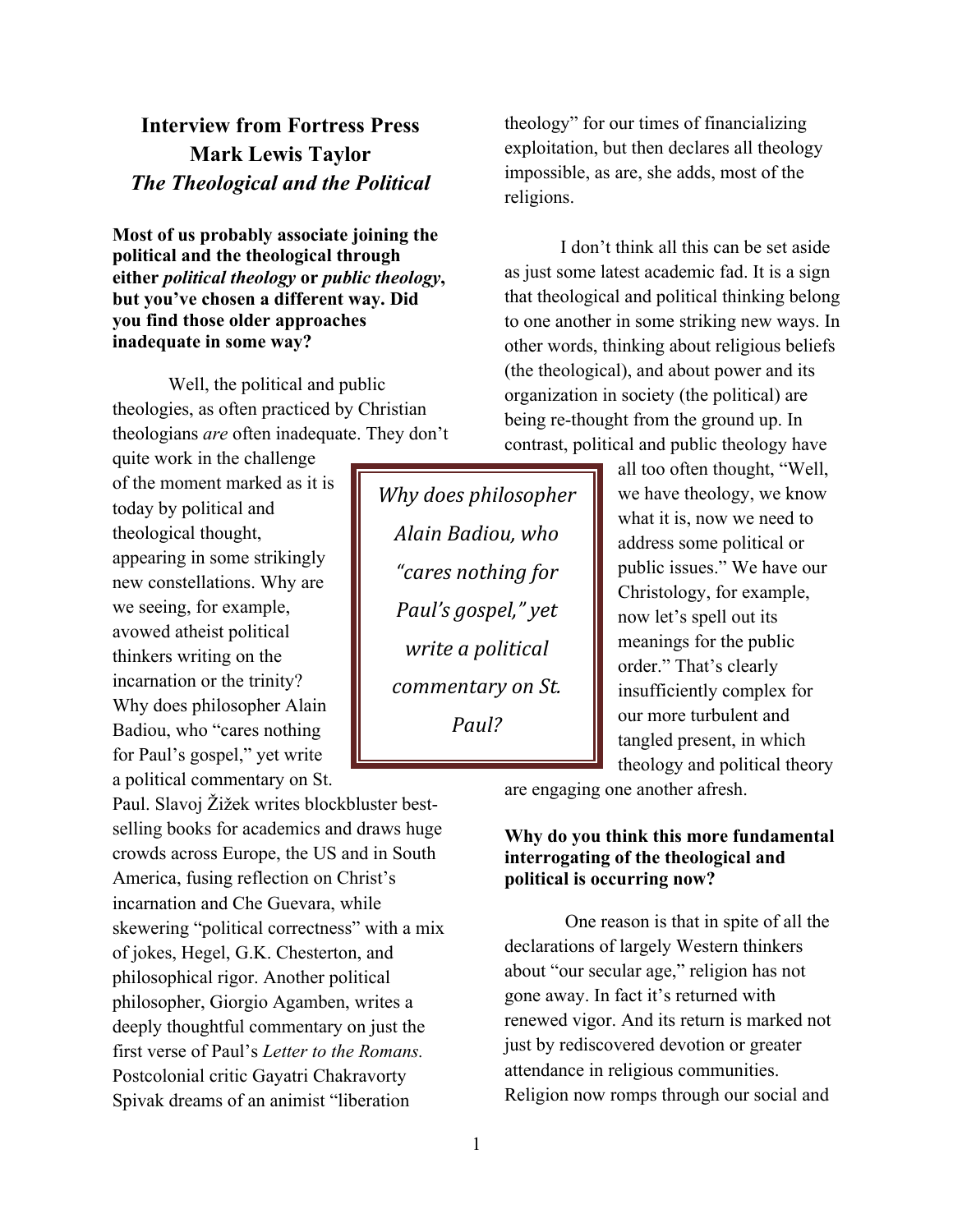cultural life with political claws. The fundamentalisms of all traditions and continents display this. Religion powers both violence and calls for peace, and a lot else in between. Some thus have termed ours a "post-secular age." Is it, therefore, also a "post-theological" age as others have mused? That's one of the issues I wrestle with in the new book.

Another reason for the present rethinking on relations of the theological to

the political is that there is a new respect now for those who deploy, in this country and throughout the world, a distinction between being "religious" and being "spiritual." Elites of religious traditions have often been dismissive of this, suggesting that those seeking spiritualities alternative to long-enduring traditions were somehow creating a religiosity that was shallow, thin, simplistic. But whether one ponders a home altar in Brooklyn or in São Paolo,

Brazil, one finds today the generation of new traditions, abundant with a lively, complex syncretism of political and theological sensibilities. Or, just converse with twenty-something activists today, or with union organizers who are intrepid in their dreaming a future for labor unions amid the current financialization of the globe, and you find political interests being borne anew, wrapped around often intriguing theological assumptions. The

*Especially\$"guild\$ Theology"* in the West *needs to be interrogated,\$even\$* challenged for *cultivating\$and\$ instilling\$what\$I\$call\$ an "imperio-colonial sense.\$.\$."*

usual grammars at work in the languages of political and public theology are rarely adequate to these changes.

## **Are the very resources for "political theology" and "public theology" changing, too?**

Indeed. For one thing, we can no longer stay in one religious tradition, certainly not just in Christian ones, to engage these changes. Some thinkers still do, of course, but many are finding it

> necessary to move into an inter-faith and inter-cultural domain. The polycultural and inter-religiousness of the current situation, and the way communications media and virtual worlds intensify their interplay, make the older categories difficult to maintain. But that doesn't mean past texts are just thrown out. The new thinking has meant turning to some now re-worked older texts, too, such as Spinoza's *Tractatus Theologico-*

*Politicus* (1670), or even earlier ones, like Marcus Varro's writings on political theology (116-27 B.C.E.)

The upshot is that theology itself is interrogated anew. Especially "guild Theology" in the West needs to be interrogated, even challenged for cultivating and instilling what I call an "imperiocolonial sense," a discourse that easily accommodates the triumphalism of Western nationalisms, and especially of the U.S.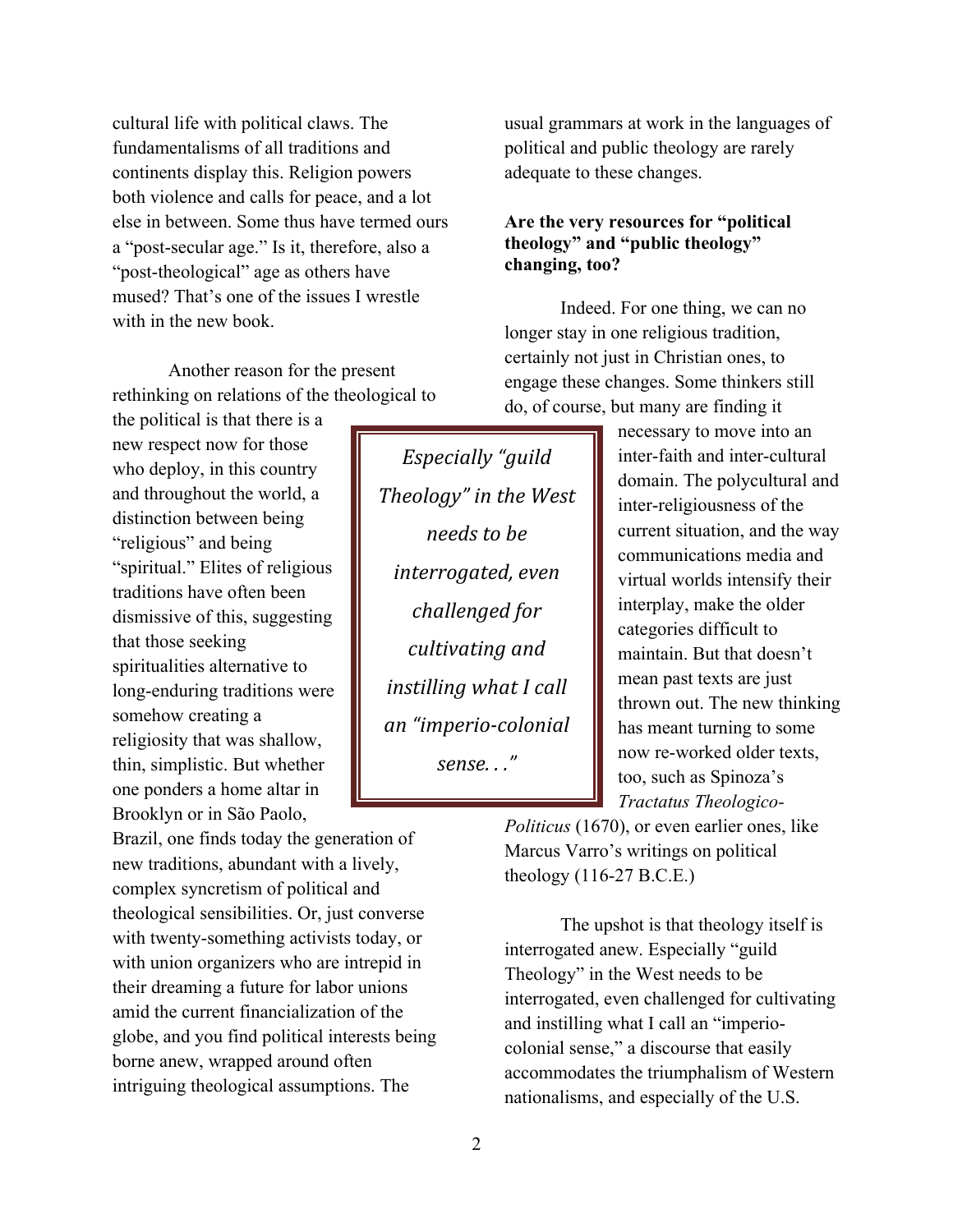imperial political as it comes so often laden also with racialized and gendered meanings.

 This book, then, seeks a deeper articulation of what theology in our times might be; indeed, I prefer to speak more of "the theological." What is that notion? How is it related to "the political?" My new book asks these questions from a key perspective, one that I believe masses of peoples carry in

their breasts with a certain heaviness - a yearning for an emancipatory politics.

## **What do you mean by an "emancipatory politics?"**

You're right to ask. It can roll off our tongues all too easily and mean many things. Emancipatory politics begins with a sense of the agonistic striving of so many peoples today, the weight they carry, what I refer to in the book, with a kind of shorthand, as "the weight of the world." This is not merely the weight we all bear as finite beings – born into particular situations, enduring limitation, sickness,

death and so on. No, I mean the weight of those who bear all that *and also* endure imposed social suffering, the organized pressures caused by, say, class exploitation, white racism, gender injustice and the discriminations that in so many pervasive and painful ways affect those constructed as sexual, religious, or national "others." For examples of imposed social suffering, think

*"emancipatory\$ politics"* is the *dreaming\$and\$ sentiment, the practice\$and\$thinking,\$ which\$extends\$ egalitarian\$principles\$*  $of$  opportunity and *empowerment\$to\$* those who bear *imposed* social *suffering ...* 

of the growing divide between rich and poor in the U.S. today, but especially globally. Meditate on the new racialized regime in place for African Americans in the U.S., as articulated recently by Michelle Alexander in her book, *The New Jim Crow.* Ponder the ways this regime works in tandem with immigrant exploitation, exclusion and oppression borne by Latino/a and Asian-American communities. These sufferings are

> not just the concerns for some "political correctness." They mark important spheres of social relations where inequalities are continually generated and maintained, and where we find subjects, their histories and their interpretations of the world, coming to the fore in ways productive of both agony and hope.

Within such a weighted world, then, "emancipatory politics" is the dreaming and sentiment, the practice and thinking, which extends egalitarian principles of opportunity and empowerment to those who

bear imposed social suffering. It seeks to acknowledge the creativity, resilience and power of those whom Jacques Rancière discusses as "the part that has no part" in social and political systems, those who know an "inclusion" in systems of unequal power, but whose exploitation there is also an "exclusion" from life-giving empowerment.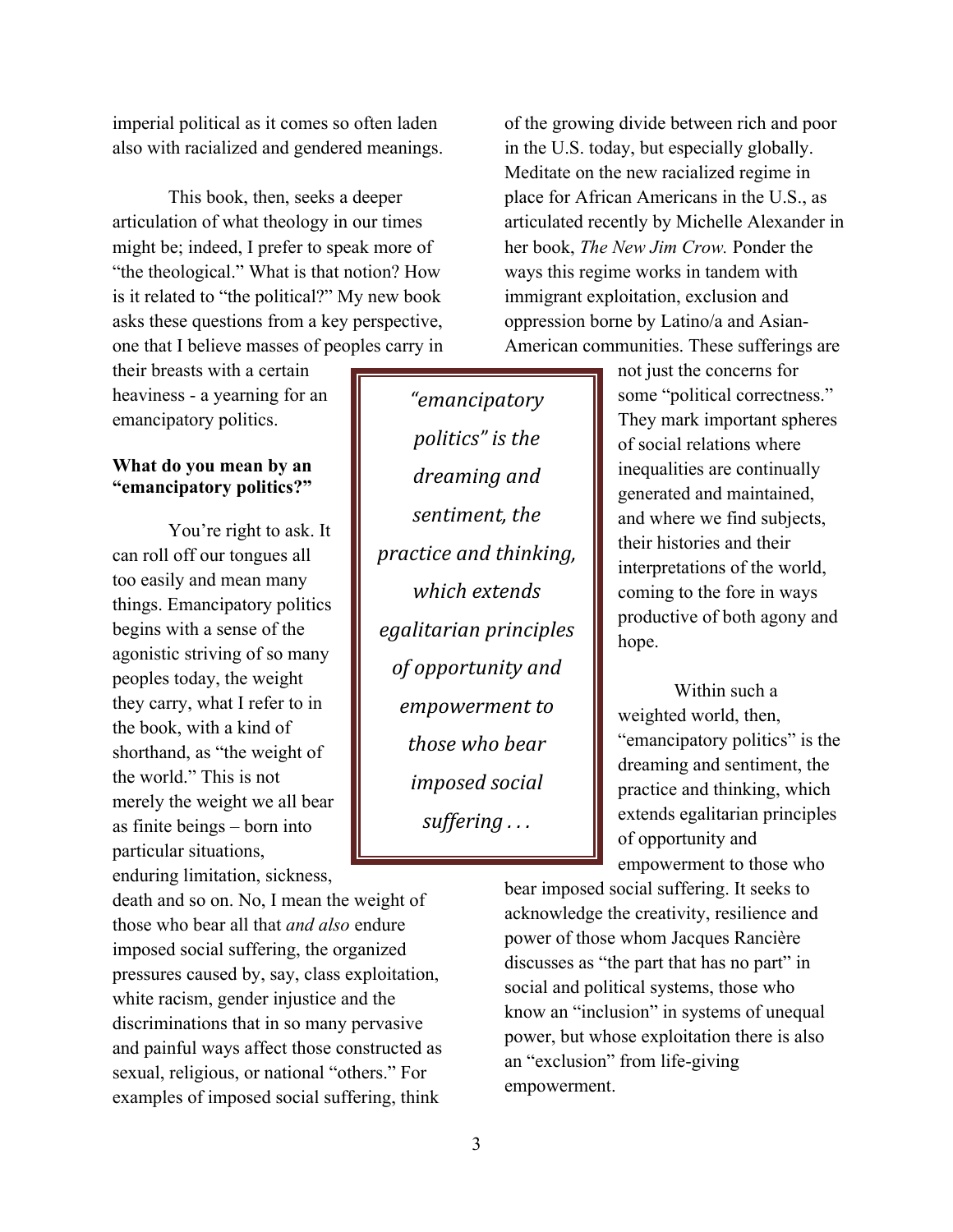I stress, though. These exploited and excluded ones are no mere weighed-down victims. They are also powerful agents, whose collective capacities and personal resiliency often enable them to "weigh-in" against all that inhibits an emancipatory politics. In so doing, they rebuild and renew any sense of a global or planetary "We" which is worth engendering.

*The Theological and the Political* **is a work of high theory, but you've actually been involved in many different popular political struggles yourself. What is the burning question that required such** 

**theory, and how do you see it arising "on the ground"?**

I have always maintained to my students and to activist colleagues that work for justice entails *more*  thinking, not less. Is there a "burning question" for activists "on the ground" that gives rise to such thinking? Indeed, I think there is: "By

what means among many possible options, shall we take up an emancipatory politics and do so effectively?" Note the many further questions implied here. What *are* the means available to us? How are we to know about them and evaluate them? What do we mean by a "politics?" How is politics related to the work of political parties and policies of our state system? Then, too, what makes a politics "emancipatory," and emancipatory from what? Most formidable, perhaps, is the question of what we think constitutes effective struggle, and one with enduring impact? And who is the "we" that would take up such struggle, and what kind of

*I* don't see how one *can\$be\$serious\$about\$* social justice without *being a thinker, whether one is in the academy or not...* 

collectives or movements might "we" form? I don't see how one can be serious about social justice without being a thinker, whether one is in the academy or not (often the best thinking and theory that serves justice occurs *outside* the academy).

To be sure, there are times of urgency, when the boot of power presses heavily on the throats of the vulnerable. In such times, organizing and mass action have a quickness to them, requiring bold action of the will, and then thought, and surely any "high theory," takes a backseat. But even

> then, the daring actors who are successful will be those who have thought on complexity, and who are committed to thought as well as to action.

**All your work seems to bring together the political realm, involving specific issues of mistreatment of the body (such as imprisonment, torture, or** 

**execution), with public art, and religious reflection.**

You're right, I do have this "triad" of sorts within which all my work transpires. How would I now relate these three?

In brief, I think we see the collectivized mistreatment of the body (as colonialism and neocolonialism, imperialism, hegemonic masculinism, state torture and terror, white racism, class exploitation, and so on) often seeking and finding redress in the public or political arts, especially when those arts are *operative in*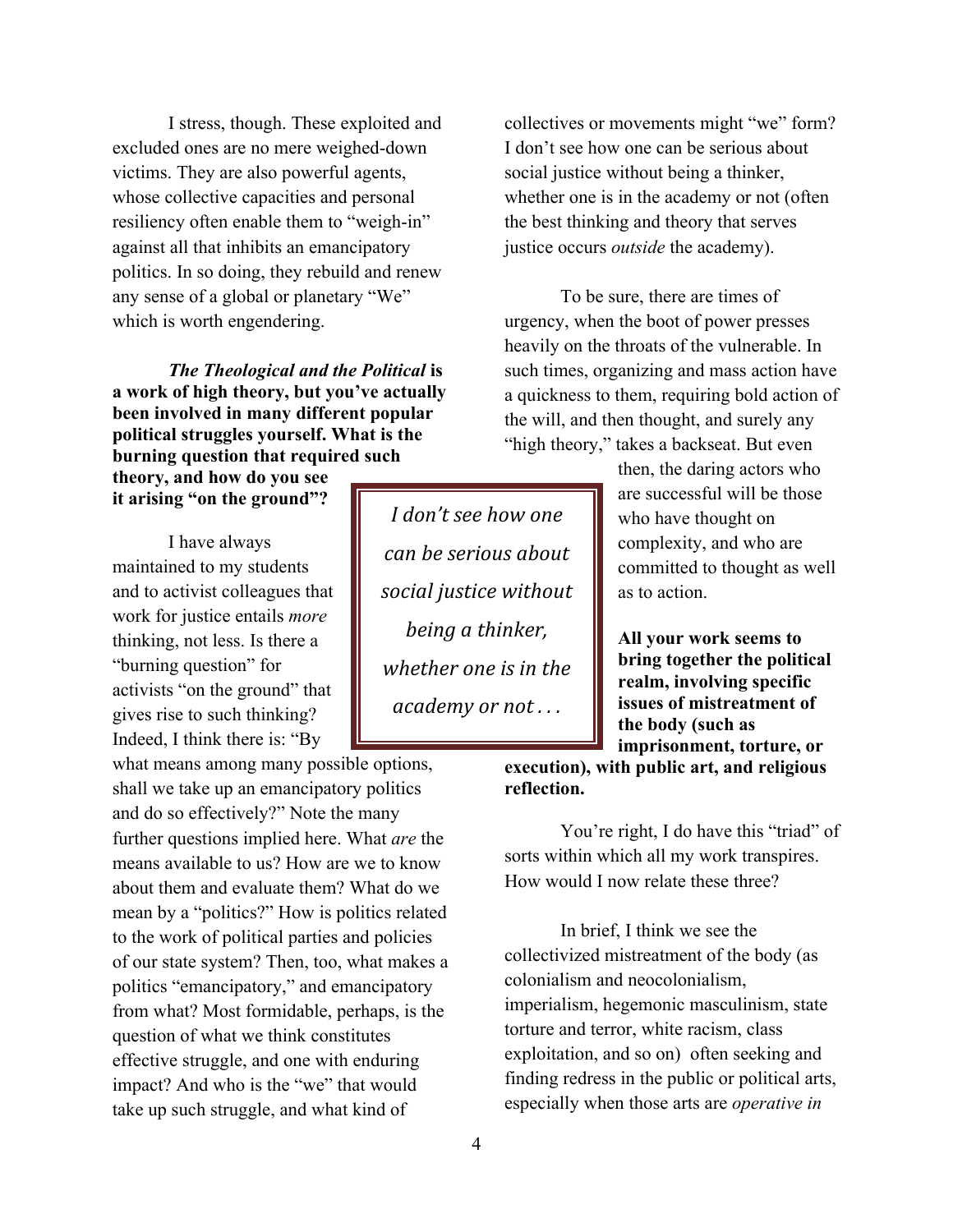new collective movements and practices. This redressive function I have long advocated as important to religious communities, too, those caring about social justice. Often various communities of emancipatory and artful politics, though, have been better at this than have the religious communities.

## **How did this confluence come about for you personally, and what is the overriding insight about this? What is the role of theologians in this "space"?**

Personally, I can say that collectively shared art, and especially in political and cultural movements, has been veritably life-

saving for me. My own body, and the bodies of those dear to me, have been mistreated, violated, by various constraining modes. I won't here recount my own experiences, or list my own favorite artists and organizations. That would

foreground too many personal and idiosyncratic factors, and detract from the more important point that the arts and imagery are crucial to emancipatory politics.

But in my new book I do reference what I have referred to often before: my work and presence in the U.S. prisons. Here is a most real dividing of flesh, of human from human by steel bar and Plexiglas. And here there is generated, too, a sense of the world's weight, which I have not been able to feel, myself, without a certain sense of near-crushing burden. It is compounded by years of receiving testimonies of those

subject to torture and interrogation throughout the Americas – from Chicago's police precinct stations to the military and immigrant detention centers of U.S. tolerated and often trained torturers. Add to this the burden that one feels belonging to a nation that has rained bombs upon Hiroshima and Nagasaki, on the Koreas, upon Cambodia, Laos and Vietnam (as in the time of my growing up), continuing through to the present epoch's multiple bombings of Iraq and now those of the targeted, deadly assaults in today's Afghanistan/Pakistan. Who can maintain a sense of humanity amid a U.S. polis that devises and often tolerates so many massive

*Is there no sleeplessness\$at\$night\$ for the citizens of this U.S. bomber culture?* 

aerial assaults (not to mention the accompanying global financial structures that impoverish so many) while not himself or herself being burdened – not so much by guilt, though that is often worth reflecting upon – but simply by the heaviness

of it all? Is there no sleeplessness at night for the citizens of this American bomber culture? Those with any co-feeling for the world at all must know on some level that our government's practices are weighing onerously on so many human beings - on their families, their children, and their social and natural habitations.

My new book, in its advocacy of "the theological," as a deployment of the prodigious art-form in liberating practice, is an invitation to theologians, and others, to come to grips with the emancipatory function of art (music, novels, sculpture, tapestry and handcrafts, painting, the novel,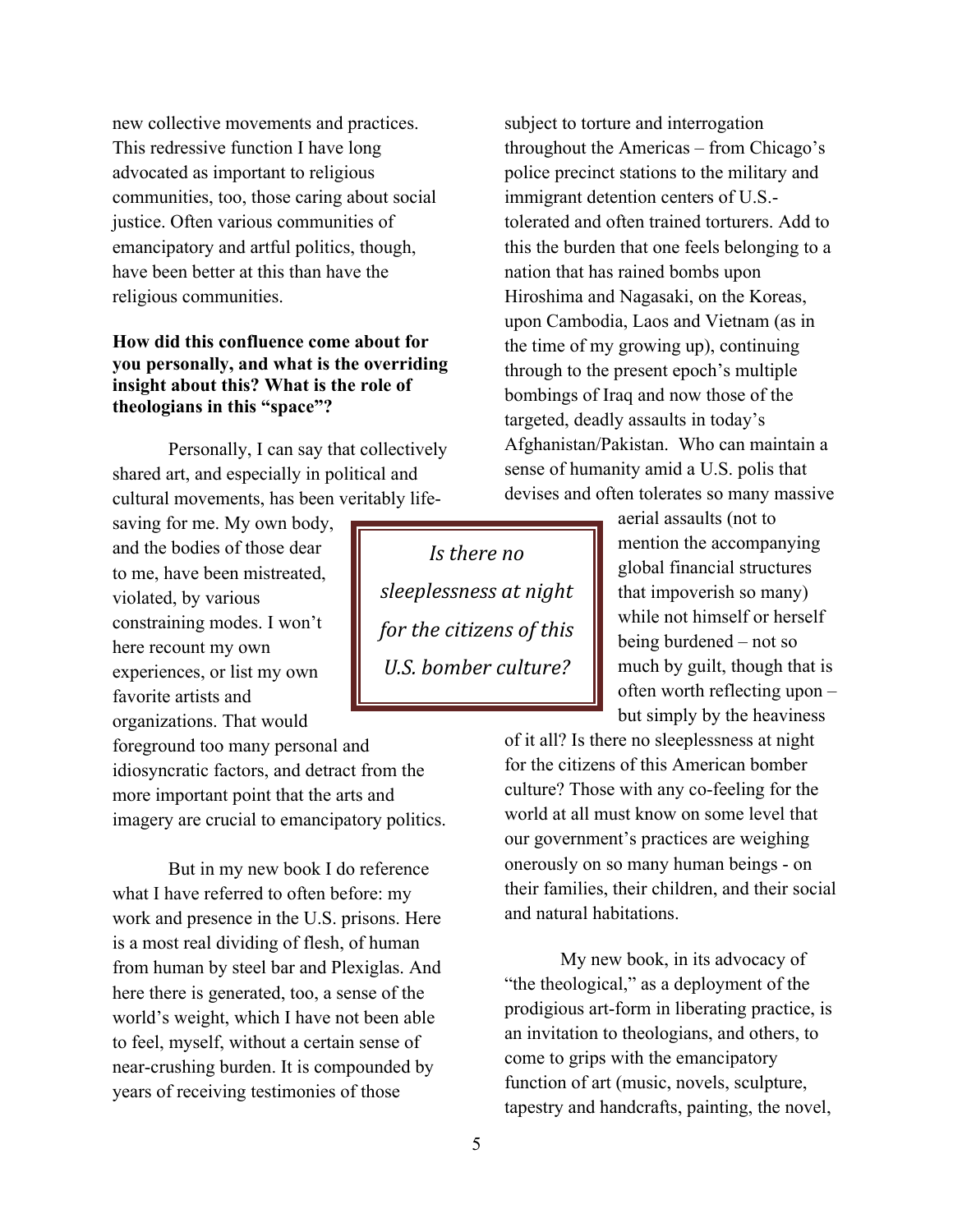the poem) in collective movements that work amid this heaviness, under this weight of the world – enabling us all to weigh-in with something new.

**The intriguing category of "transimmanence" hints at a way beyond the old immanence/transcendence divide. Does it also reframe the current liberal/conservative divide, and what is its concrete political effect or potential effect?**

Yes it does offer such a reframing. But first, let me try to break this notion of "transimmanence" down into its simplest terms. It is that deep place of agony in ourselves, personally and collectively, where we know fear, dread, melancholy, rage, which can take us into despair but often break forth in rebellion and hope. It is a zone of turbulent liminality, a betwixt-and-between zone in which life is always moving, portentously, constituting a specter of both threat and

promise for the present and future. It is an agonistic place whereby life is always on the move. One philosopher calls it a place where existence is always opening unto itself.

Well it is from *this* place, this turbulent liminality - most intense, I believe, for bearers of imposed social suffering - that the transformative arts often break forth and catalyze powerful political movements for change. In this place, religious and nonreligious fragments will be found. So, too,

*"transimmanence"\$.\$.\$.\$ is that deep place of agony\$in\$ourselves,\$ personally\$and\$ collectively\$.\$.\$.\$which\$ can\$take\$us\$into\$ despair\$but\$often\$ breaks forth in* rebellion and hope.

will fragments of conservative, liberal and radical traditions be in play. All this is "transimmanence" – the continually transformative re-making of world through an emancipatory politics that uses powerful art-forms in practice.

# **But how does this dimension of our agonistic liminality relate to the "liberal/conservative divide?"**

Because with this transimmanence to

the fore, the question now becomes *not* whether "conservatives" defend the transcendent (some Great Beyond or Big Other that brings change) *nor* whether liberals prefer some immanent domain, a more earthy and social way of being. No, now the issue is this: *where* do we find prodigious art-forms revivifying communities bearing imposed social suffering? If *that* is our question, then I am convinced that both what are

often called "conservative" and "liberal" religious communities can, under certain conditions, body forth with practices serving an emancipatory politics. For that to happen, though, some conservatives will have to leave behind their mantra-like chants about a necessary transcendent and supernatural God, and some liberals will have to leave behind their timid compromises that distance them from the radicality necessary for embracing emancipatory politics.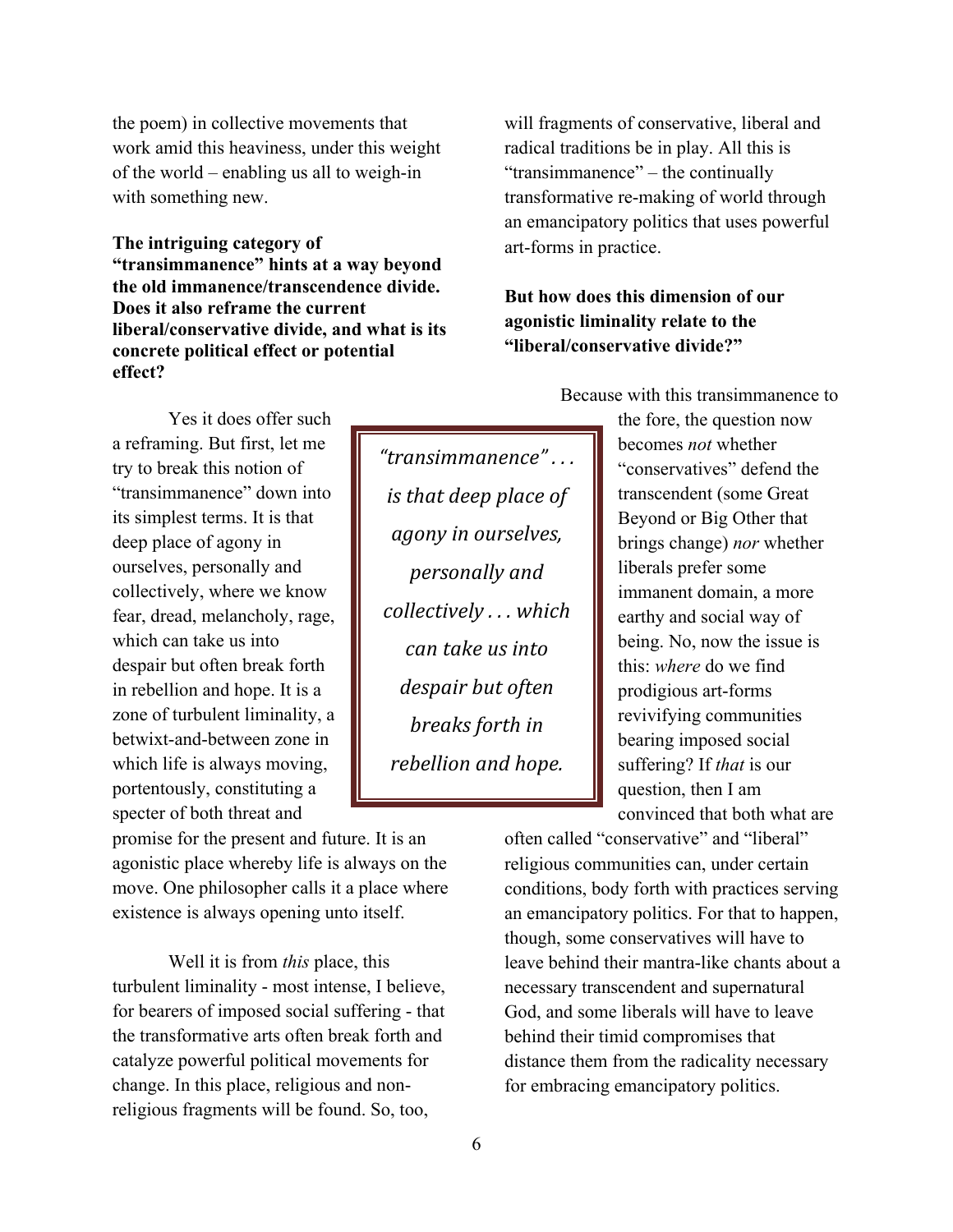# **And again, the concrete political effect of all this?**

Well, those on the undersides of systems of imposed social suffering, already display that effect: they are gathering at the river of an emancipatory politics that flows with the arts that inspire liberating practice *whether* they come from so-called conservative communions *or* from liberal ones. Note the indigenous peoples in Ecuador organizing radical movements against globalization's "free trade"

proposals from the U.S., and doing so in a form of Pentecostal Christian practice. That mix of radical politics and Pentecostal spirit surprises people who think out of the older liberal/conservative binary. Or, consider feminist scholars of any background in the U.S. who continue to work in communities persisting in conservative, even patriarchal, church rituals – critically, to be sure

– but within an overall life-struggle for a politics that mixes art and practice in emancipatory ways.

**Let's shift topic a bit. Religion is everywhere in the news today, from culture wars to geopolitics. It often seems behind as much evil as good. Is there any element in your thought about transimmanence that gives us critical leverage to discern evil from good in religious life and thought?**

*"Extension"\$is\$a\$ delicately\$structured,\$ taut relation of the world's bodies to one another, ... the major way,\$theoretically,\$* that I would talk *about\$"the\$good."*

Ah yes, . . . the problem of good and evil. Just a small question! Well, now I have to return to my understanding of the "weight of the world," which I've already suggested we feel in that turbulent and liminal dimension of our being, that of transimmanence. Let me say, and here following cues from philosopher Jean-Luc Nancy, that the world is always a weighing of bodies in relation to one another, and in multiple ways. Transimmanence, its mode of "weighing-in" with art-forms in emancipatory practice, creates a kind of

> space for living that my book calls "extension." Extension is a delicately structured, taut relation of the world's bodies to one another. Bodies here are related in ways that balance and orchestrate both intimacy and distance relative to one another. A multiplicity of rhythms is at work in this balanced spacing, taking "rhythm" in the broad sense as a way to mark and accent difference *and* similarity, singularities

*and* pluralities. Extension, in this sense, is the key ontological trait, indeed a veritable condition for the possibility of, the realization of justice, peace, and freedom, for which an emancipatory politics fights. So, extension is the major way, theoretically, that I would talk about "the good."

**What then of "evil?"**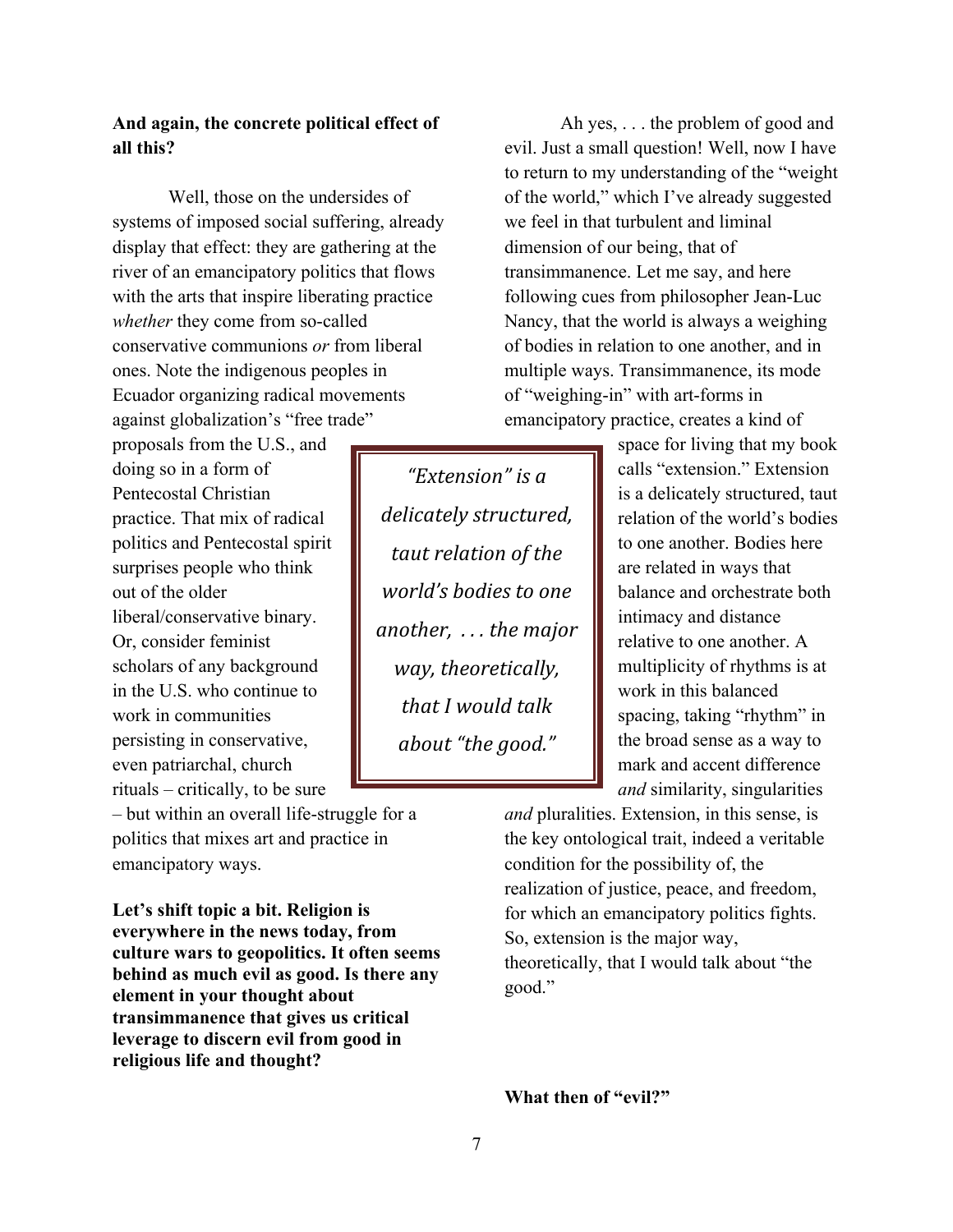Well, I see this delicately structured taut relation of extension as always under threat by another dynamic among the world's bodies weighing in relation to each other. That dynamic is "concentration." It is a counter force to extension, and refers to the piling up, cramming, compression of bodies, often as so many cadavers, sometimes as the veritable "walking dead" in social zones of abandonment. Capital concentrates. The prisons and the torture cell – they, too, concentrate. Our government's

and U.S. society's resort to bombing practices, as a way to enforce our economic exploitation of other parts of the world, domestically and globally, are also part of the world's onerous, concentrated weight. As Bruce Springsteen put it so well in one song: "We don't measure the blood we've drawn anymore/We just stack the bodies outside the door." This is concentration.

## **So this contrast between "concentration" and "extension" becomes for you, respectively, another way to discern distinctions between "evil" and "good?**

Yes, but note that this is not to license another form of "American Manichaeanism," as I critiqued it in *Religion, Politics and the Christian Right* (2005). I don't embrace a simple scenario of good battling evil forces. It is true that I see extension and concentration in an antagonistic relation, even in what Nancy

*.\$.\$.\$this\$approach\$ allows\$us\$to\$speak\$of\$ human\$being\$and\$ action\$as\$antagonistic\$ .\$.\$.\$while\$ acknowledging\$also\$a\$ certain co-belonging of good and evil.* 

terms a "brutal collision." But "good" and "evil" are, also, both ways of relation in a tangled world of interplaying forces. The difference between "good and evil" is a matter of the world's shifting of its weight, the shifting change comparable, I suggest, to the way a person might shift his or her weight from one foot to another. This highlights the co-belonging of evil and good, even if, we must also stress that this shifting is facilitated or resisted by human decision-making and human organization of practices. Note how this approach allows us

> to speak of human being and action as antagonistic, as full of tension and conflict between extension and concentration – while acknowledging also a certain co-belonging of good and evil, thus resisting a new dualism of good and evil, another Manichaeanism.

**But what is it about "transimmanence" that gives critical leverage here, in this conflict between extension and** 

#### **concentration?**

Well, transimmanence – as, again, the world's restless energy from the turbulent liminality of agonistic political suffering - comes to expression in the symbolic force of the arts in practice, a force that shakes up the powers of concentration. That force constitutes specters of threat and promise amid concentration. Nancy has a great line I might offer here about the role of the art-full image in transimmanental worldmaking practices: "The image," he writes,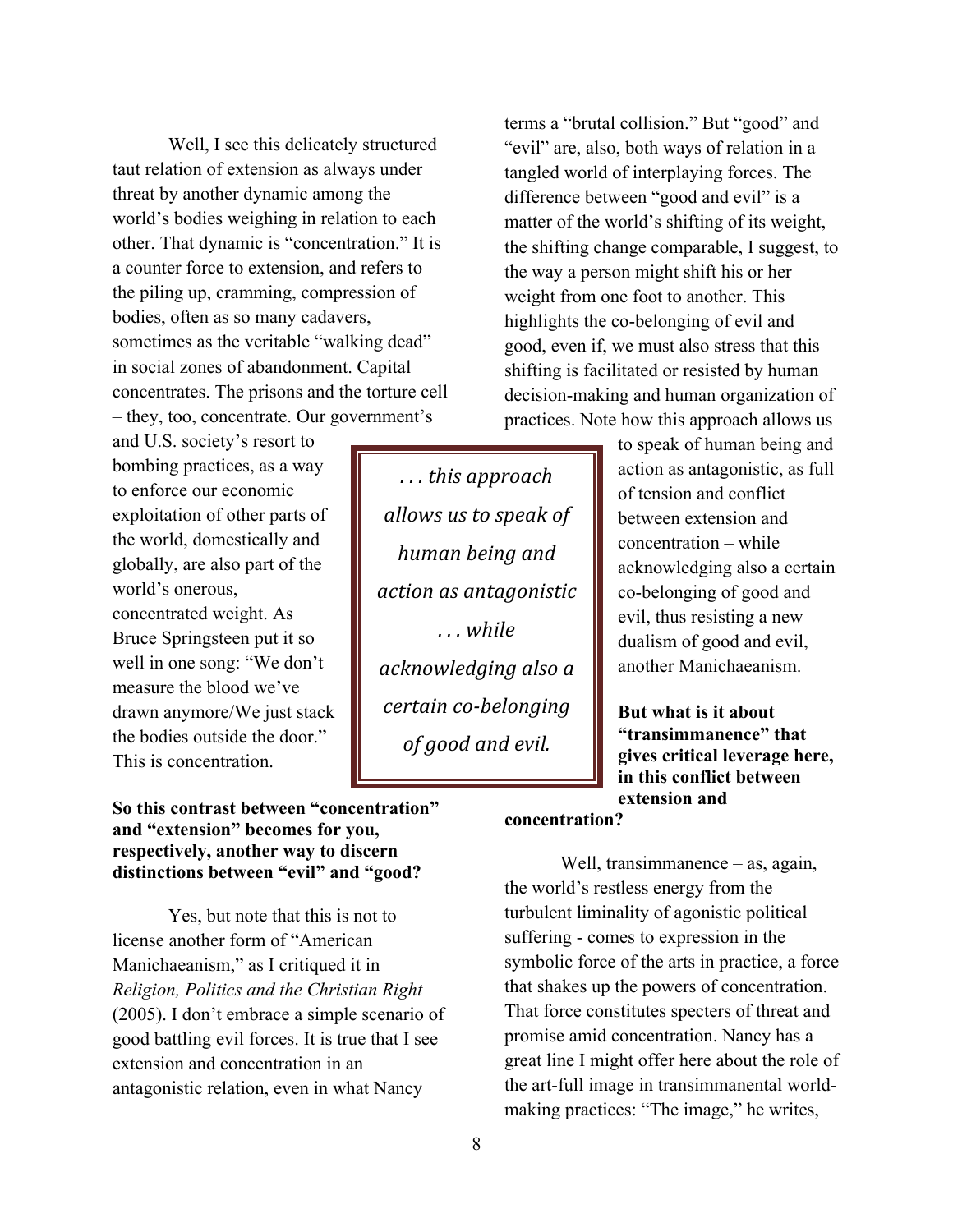"is the prodigious force-sign of an improbable presence irrupting from the heart of a restlessness on which nothing can be built." In short, concentration may stack bodies, and so "weigh down" the world with structures that cram, pile, amass bodies, but ultimately nothing can hold back this deep restlessness that creates something new, an "improbable presence," an alternative to worlds of concentration.

#### **Finally, your work is deeply critical of "guild Theology," a venue in which you yourself have spent so much of your professional life. What do you find**

**irredeemable about Theology as it has been practiced, and in what ways do even newer, more contextually driven theologies fall short?**

I'm not sure it is "irredeemable," but you're right, this book renders a more severe judgment on the guild than I have given in the past. The judgment was

always implicit, though, and occasionally explicit, in much that I wrote before. And indeed, over my career there have been those who would not accord me the status, "theologian," usually because a commitment to emancipatory politics is for them, almost by definition, a non-theological concern.

I would say that Theology - guild Theology with the capital "T" - is "irredeemable" only when its commitments to doctrinal language and systems lead it to uncompromising defense of a transcendent Other, and a slighting of the popular art-

*.\$.\$.\$ultimately,\$nothing\$ can\$hold\$back\$this\$ deep\$restlessness\$that\$ creates\$something\$ new,\$an\$"improbable\$ presence."*

forms of emancipatory politics. When the guild's over-riding concern is to safeguard a transcendent referent, "God" or some "Beyond Other," it usually has a deleterious effect upon an emancipatory politics. An emancipatory politics requires taking with utmost seriousness the power, creativity, and vitality of life that is operative in movements of "the people," those bearing the weight of imposed social suffering. It needs to respect the revivifying restlessness of the world's energy itself. If I teach "the theological" in Theology, *that's* how I teach it, as the creative art-force of images

> enlivened by and expressive of this revivifying energy in emancipatory practices.

**But hasn't it been a key trait of many modes of transcendence in theology, especially in liberation theologies and some theologies of immanence, to locate the divine in that "revivifying restlessness," as you call it?**

Yes, indeed, I agree, and I am, as theologian, closer to such attempts than I am to those who would tout a radical divine Otherness. In my own way, I am a liberation theologian along the way of immanence. But here's the problem. Even when the transcendent is defended, as "going immanent," with affirmations of the "immanence *of* the transcendent," or of "incarnational transcendence," the world's restless energy then becomes a demoted derivative, often treated mainly as a reflex or creation of an external infusion – of "grace," of divine power, of the Other's provenient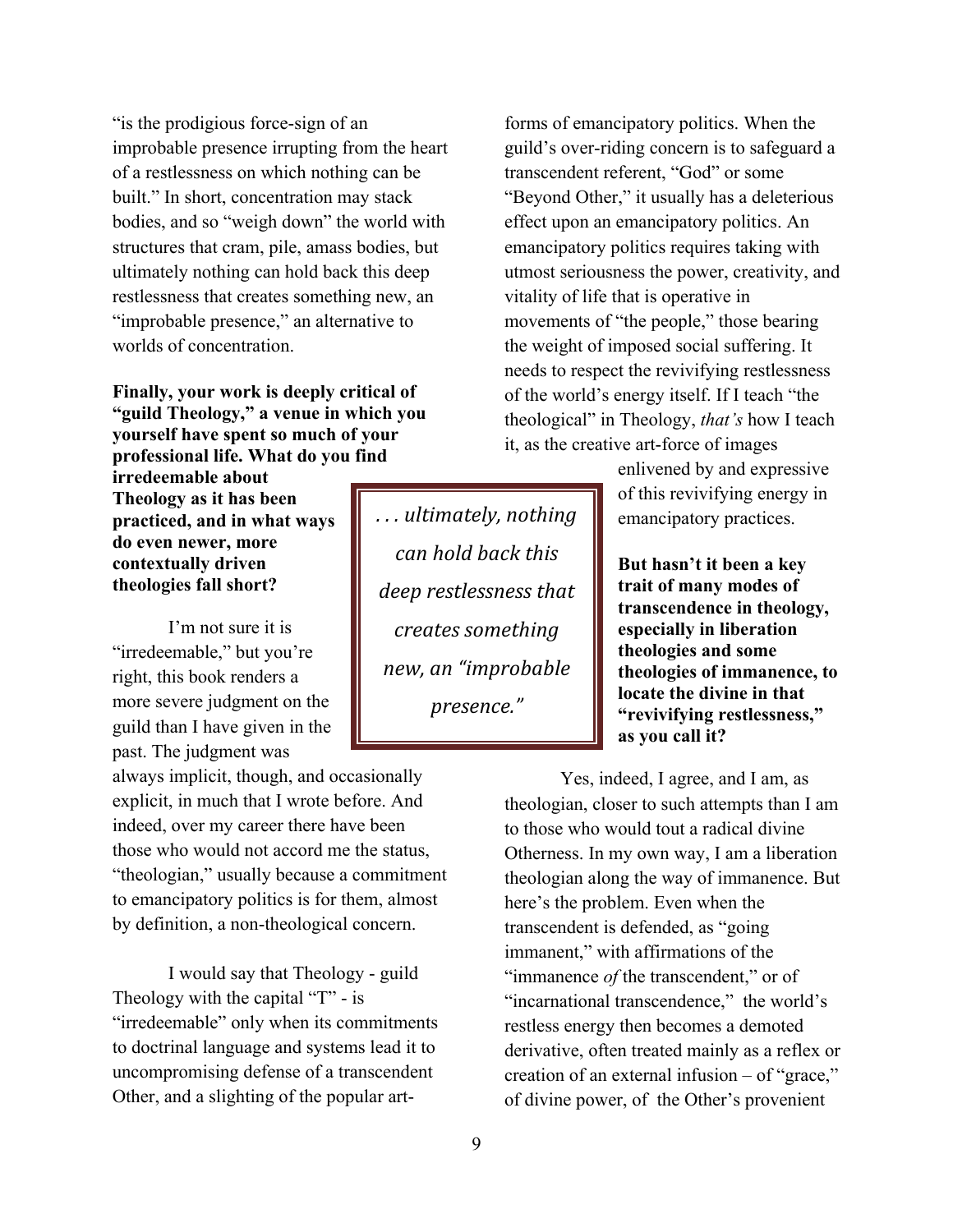action, and so on. When *that* happens that restlessness becomes less important. We might like to think that by means of some immanentalization of the transcendent, that our world is thereby "sacralized," "reenchanted," made more important; but strategically, in practice, that is not what happens. What happens is this: believers look to some Other, slight the revivifying restlessness of the world itself and its

"improbable presence," and thus often continue giving, perhaps unwittingly, their support to the chain of sovereign powers in the world.

## **Can you give some examples of where you see this slighting of emancipatory politics by the systems referring to "the transcendent?"**

Well, to my mind, it is no accident that in North American higher education, and in Europe, the subjectivities and subjectpositions that are most protected in theological teaching and research in the

guild, are still those of white males. Yes, there's been "progress" in opening up higher education to "others." Yes, there are the contextual and liberation theologies that question Eurocentrism and its sovereignty. But so-called "minoritized groups" are forced, still, to work at the margins. They are often treated as not offering "real theology." They are the addenda to main course offerings. For all the mantras of

*"minoritized\$groups"\$ in theology still labor in\$vineyards\$where\$ the\$masters\$are\$ largely white males, mining\$largely\$ Eurocentric\$ traditions,\$those\$ usually\$organized\$ around\$discourses\$of\$ transcendent\$ Otherness.*

"diversity" and "multiculturalism," they still labor in vineyards where the masters are largely white males, mining largely Eurocentric traditions, those usually organized around discourses of transcendent Otherness.

On a more practical level, I cannot help asking: where were the U.S. churches and their transcendent sovereign Other who

> might have been invoked to organize a challenge to U.S. global sovereignty during its international law-breaking, invasion and occupation of Iraq in 2003 onwards? In that hour, the logics of the transcendent sovereign God were more deployed to bolster the imperial adventuring of U.S. nationalist projects. I don't think that the theo-logic of the transcendent Other has a very good track record in promoting emancipatory politics. It seems that the more believers keep looking up to a divine Other, the more sovereign power rains bombs upon the already poor.

## **So, what would you say goes wrong with the logic of the transcendent Other?**

What happens is that life is generally removed and projected outward and upward, rather than owned and nurtured *within* human practice and earthen being. Believers then tend to see the projects of emancipatory politics as a kind of "trickle down" or